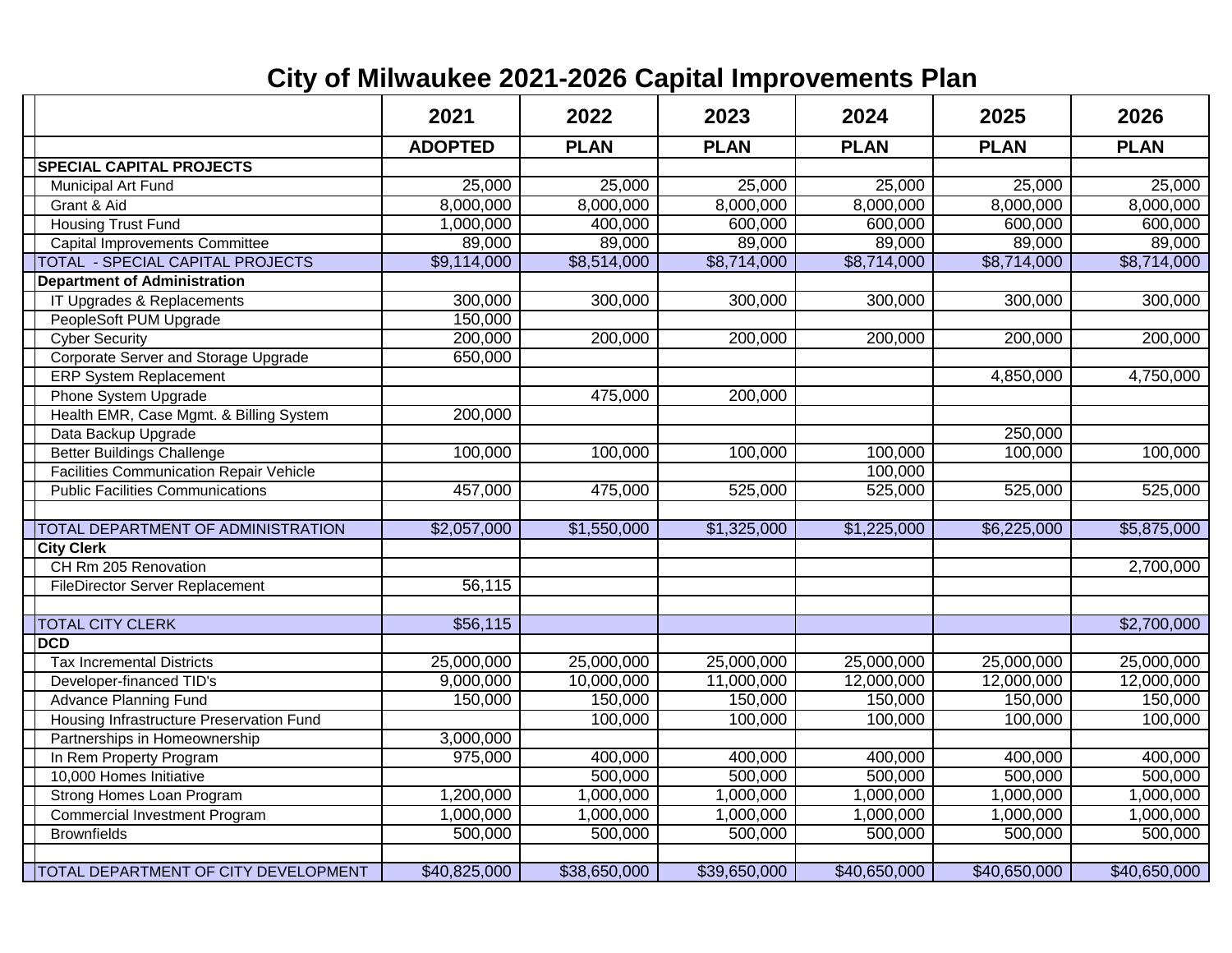|                                                                             | 2021               | 2022               | 2023               | 2024               | 2025               | 2026               |
|-----------------------------------------------------------------------------|--------------------|--------------------|--------------------|--------------------|--------------------|--------------------|
|                                                                             | <b>ADOPTED</b>     | <b>PLAN</b>        | <b>PLAN</b>        | <b>PLAN</b>        | <b>PLAN</b>        | <b>PLAN</b>        |
| <b>FIRE DEPARTMENT</b>                                                      |                    |                    |                    |                    |                    |                    |
| <b>Major Capital Equipment</b>                                              | 1,350,000          | 1,600,000          | 1,600,000          | 1,600,000          | 1,600,000          | 1,600,000          |
| Fire Facilities Maintenance Program                                         | 450,000            | 600,000            | 600,000            | 600,000            | 600,000            | 600,000            |
|                                                                             |                    |                    |                    |                    |                    |                    |
| <b>TOTAL FIRE DEPARTMENT</b>                                                | \$1,800,000        | \$2,200,000        | \$2,200,000        | \$2,200,000        | \$2,200,000        | \$2,200,000        |
| <b>HEALTH DEPARTMENT</b>                                                    |                    |                    |                    |                    |                    |                    |
| <b>Health Facilities Capital Projects</b>                                   | 250,000            | 250,000            | 250,000            | 250,000            | 250,000            | 250,000            |
| Lead Paint Prevention & Abatement                                           | 500,000            | 500,000            | 500,000            | 500,000            | 500,000            | 500,000            |
| Lab Equipment                                                               | 800,000            | 100,000            | 100,000            | 100,000            | 100,000            | 100,000            |
|                                                                             |                    |                    |                    |                    |                    |                    |
| TOTAL HEALTH DEPARTMENT                                                     | \$1,550,000        | \$850,000          | \$850,000          | \$850,000          | \$850,000          | \$850,000          |
| <b>LIBRARY</b>                                                              |                    |                    |                    |                    |                    |                    |
| Central Library Improvements Fund                                           | 1,250,000          | 500,000            | 750,000            | 750,000            | 750,000            | 750,000            |
| Neighborhood Library Improvements                                           | 205,000            | 200,000            | 200,000            | 200,000            | 200,000            | 200,000            |
| IT Upgrades-Safety & Security                                               | 225,000            |                    |                    |                    |                    |                    |
| Neighborhood Libraries- New Construction                                    |                    | 4,200,000          |                    |                    |                    |                    |
|                                                                             |                    |                    |                    |                    |                    |                    |
| <b>TOTAL LIBRARY</b>                                                        | \$1,680,000        | \$4,900,000        | \$950,000          | \$950,000          | \$950,000          | \$950,000          |
| <b>NEIGHBORHOOD SERVICES</b>                                                |                    |                    |                    |                    |                    |                    |
| <b>Concentrated Blight Elimination</b>                                      | 2,200,000          | 2,200,000          | 2,200,000          | 2,200,000          | 2,200,000          | 2,200,000          |
| Code Compliance Program                                                     | 800,000            | 800,000            | 800,000            | 800,000            | 800,000            | 800,000            |
|                                                                             |                    |                    |                    |                    |                    |                    |
| TOTAL DEPARTMENT OF NEIGHBORHOOD SERV                                       | \$3,000,000        | \$3,000,000        | \$3,000,000        | \$3,000,000        | \$3,000,000        | \$3,000,000        |
| <b>POLICE DEPARTMENT</b>                                                    |                    |                    |                    |                    |                    |                    |
| <b>District Station Repairs</b>                                             | 400,000            | 400,000            | 600,000            | 600,000            | 600,000            | 600,000            |
| Police Vehicles                                                             | 3,150,000          | 3,600,000          | 3,600,000          | 3,600,000          | 4,050,000          | 4,050,000          |
| Mobile Radio Upgrade                                                        |                    |                    | 4,000,000          | 4,000,000          | 4,000,000          |                    |
| Data Center Server Hardware                                                 |                    | 1,760,000          |                    |                    |                    |                    |
| Automated Fingerprint ID System                                             | 1,700,000          |                    |                    |                    |                    |                    |
| <b>SONET Ring Replacement</b>                                               | 390,000            |                    |                    |                    |                    |                    |
| <b>UPS Replacement</b>                                                      | 697,500            |                    |                    |                    |                    |                    |
|                                                                             |                    |                    |                    |                    |                    |                    |
| <b>TOTAL POLICE DEPARTMENT</b>                                              | \$6,337,500        | \$5,760,000        | \$8,200,000        | \$8,200,000        | \$8,650,000        | \$4,650,000        |
| <b>PORT OF MILWAUKEE</b>                                                    |                    |                    |                    |                    |                    |                    |
| Pier Berth & Channel Improvements                                           |                    | 200,000<br>800,000 | 200,000            | 200,000            | 200,000            | 200,000            |
| Pier Berth & Channel Improvements Grant & Aid                               | 800,000<br>200,000 | 200,000            | 800,000<br>200,000 | 800,000<br>200,000 | 800,000<br>200,000 | 800,000<br>200,000 |
| Roadway Paving<br>Rooftop Maintenance & Repair                              |                    |                    | 600,000            | 600,000            | 600,000            | 600,000            |
|                                                                             | 200,000            | 200,000            |                    | 200,000            | 200,000            | 200,000            |
| <b>Terminal &amp; Facility Maintenance</b><br>Rail Track & Service Upgrades | 275,000            | 500,000            | 200,000            |                    |                    | 500,000            |
|                                                                             |                    |                    | 500,000            | 500,000            | 500,000            |                    |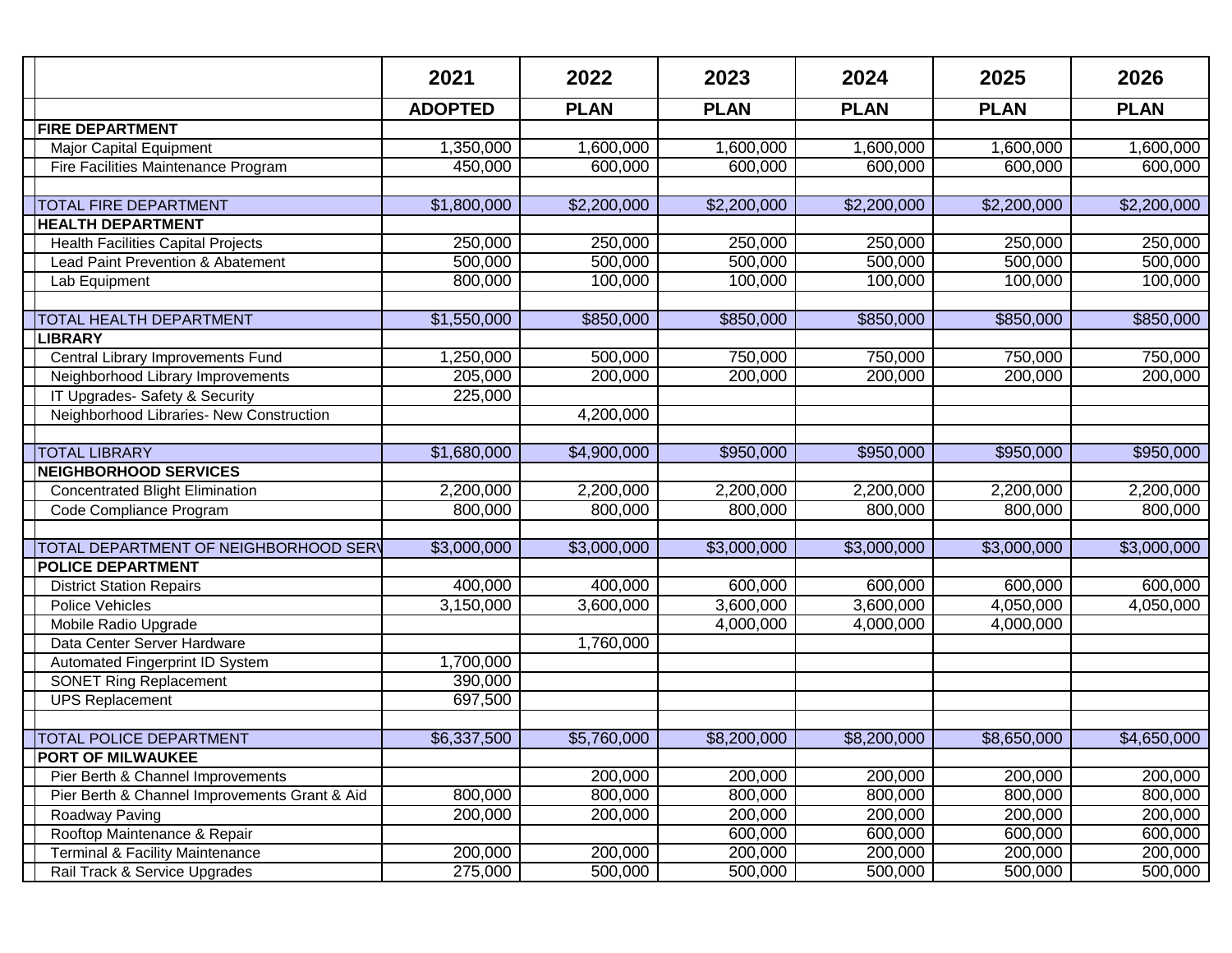|                                                | 2021           | 2022         | 2023         | 2024         | 2025          | 2026          |
|------------------------------------------------|----------------|--------------|--------------|--------------|---------------|---------------|
|                                                | <b>ADOPTED</b> | <b>PLAN</b>  | <b>PLAN</b>  | <b>PLAN</b>  | <b>PLAN</b>   | <b>PLAN</b>   |
|                                                |                |              |              |              |               |               |
| <b>TOTAL PORT OF MILWAUKEE</b>                 | \$1,475,000    | \$1,900,000  | \$2,500,000  | \$2,500,000  | \$2,500,000   | \$2,500,000   |
| DPW - Operations (San., Forestry, Fleet)       |                |              |              |              |               |               |
| Concealed Irrigation & Landscaping City Blvds. | 200,000        | 430,000      | 430,000      | 430,000      | 430,000       | 430,000       |
| Tree Planting & Production Program             | 1,250,000      | 1,400,000    | 1,400,000    | 1,400,000    | 1,400,000     | 1,400,000     |
| Hazardous Tree Removal                         |                | 150,000      | 150,000      | 150,000      | 150,000       | 150,000       |
| Stump Removal                                  | 360,000        | 860,000      | 860,000      | 860,000      | 860,000       | 860,000       |
| Emerald Ash Borer Readiness & Response         | 950,000        | 980,000      | 980,000      | 980,000      | 980,000       | 980,000       |
| Major Capital Equipment                        | 6,700,000      | 6,800,000    | 7,000,000    | 7,000,000    | 7,000,000     | 7,000,000     |
| <b>Brine Equipment</b>                         | 317,800        |              |              |              |               |               |
| <b>MRF Seawall Replacement</b>                 |                |              | 2,600,000    |              |               |               |
|                                                |                |              |              |              |               |               |
| TOTAL DPW OPERATIONS DIVISION                  | \$9,777,800    | \$10,620,000 | \$13,420,000 | \$10,820,000 | \$10,820,000  | \$10,820,000  |
| DPW INFRASTRUCTURE SERVICES DIVISION           |                |              |              |              |               |               |
| Major Bridge Program - City Share              | 1,935,000      | 2,765,000    | 2,747,000    | 2,650,000    | 1,485,000     | 1,800,000     |
| Major Bridge Program - Grant & Aid             | 7,375,000      | 10,130,000   | 8,438,000    | 3,390,000    | 5,515,000     | 5,200,000     |
| Bridge Program - Local                         | 4,150,000      | 6,025,000    | 6,150,000    | 5,750,000    | 5,050,000     | 6,025,000     |
| Major Street Program- City Share               | 6,094,000      | 7,000,000    | 9,000,000    | 9,000,000    | 9,000,000     | 9,000,000     |
| Major Street Program- Grant & Aid              | 14,259,815     | 32,521,369   | 28,782,378   | 39,143,080   | 74,325,903    | 52,099,774    |
| *****Special Assessment*****                   | 85,000         | 405,000      | 150,000      | 360,000      | 457,000       | 617,000       |
| <b>New Street Construction</b>                 | 200,000        |              |              |              | 200,000       |               |
| *****Special Assessment******                  | 150,000        |              |              |              | 150,000       |               |
| <b>Street Reconstruction and Resurface</b>     | 6,000,000      | 8,000,000    | 8,000,000    | 8,000,000    | 8,000,000     | 8,000,000     |
| *****Special Assessment*****                   | 750,000        | 1,000,000    | 1,000,000    | 1,000,000    | 1,000,000     | 1,000,000     |
| High Impact Streets Program                    | 8,000,000      | 6,000,000    | 6,000,000    | 6,000,000    | 6,000,000     | 6,000,000     |
| Alley Reconstruction and Resurface             | 600,000        | 600,000      | 600,000      | 600,000      | 600,000       | 600,000       |
| *****Special Assessment*****                   | 550,000        | 550,000      | 550,000      | 550,000      | 550,000       | 550,000       |
| Sidewalk Replacement Program                   | 1,000,000      | 1,000,000    | 1,000,000    | 1,000,000    | 1,000,000     | 1,000,000     |
| *****Special Assessment*****                   | 500,000        | 500,000      | 500,000      | 500,000      | 500,000       | 500,000       |
| <b>Street Lighting Program</b>                 | 9,300,000      | 9,300,000    | 10,000,000   | 10,000,000   | 10,000,000    | 10,000,000    |
| <b>Traffic Control Facilities</b>              | 2,280,000      | 2,300,000    | 2,300,000    | 2,300,000    | 2,300,000     | 2,300,000     |
| Multimodal Transportation                      | 1,225,000      | 1,300,000    | 1,300,000    | 1,300,000    | 1,300,000     | 1,300,000     |
| <b>Underground Conduit and Manholes</b>        | 800,000        | 800,000      | 800,000      | 800,000      | 800,000       | 800,000       |
| Manhole Repair Program                         | 500,000        | 500,000      | 500,000      | 500,000      | 500,000       | 500,000       |
| Lead Service Line Replacement                  | 4,000,000      | 4,000,000    | 4,000,000    | 4,000,000    | 4,000,000     | 4,000,000     |
| *****Special Assessment*****                   | 1,500,000      | 1,500,000    | 1,500,000    | 1,500,000    | 1,500,000     | 1,500,000     |
|                                                |                |              |              |              |               |               |
| TOTAL DPW INFRASTRUCTURE SERVICES              | \$71,253,815   | \$96,196,369 | \$93,317,378 | \$98,343,080 | \$134,232,903 | \$112,791,774 |
| <b>Facilities</b>                              |                |              |              |              |               |               |
| <b>City Hall Foundation Repairs</b>            | 8,425,000      | 8,600,000    | 1,000,000    |              |               |               |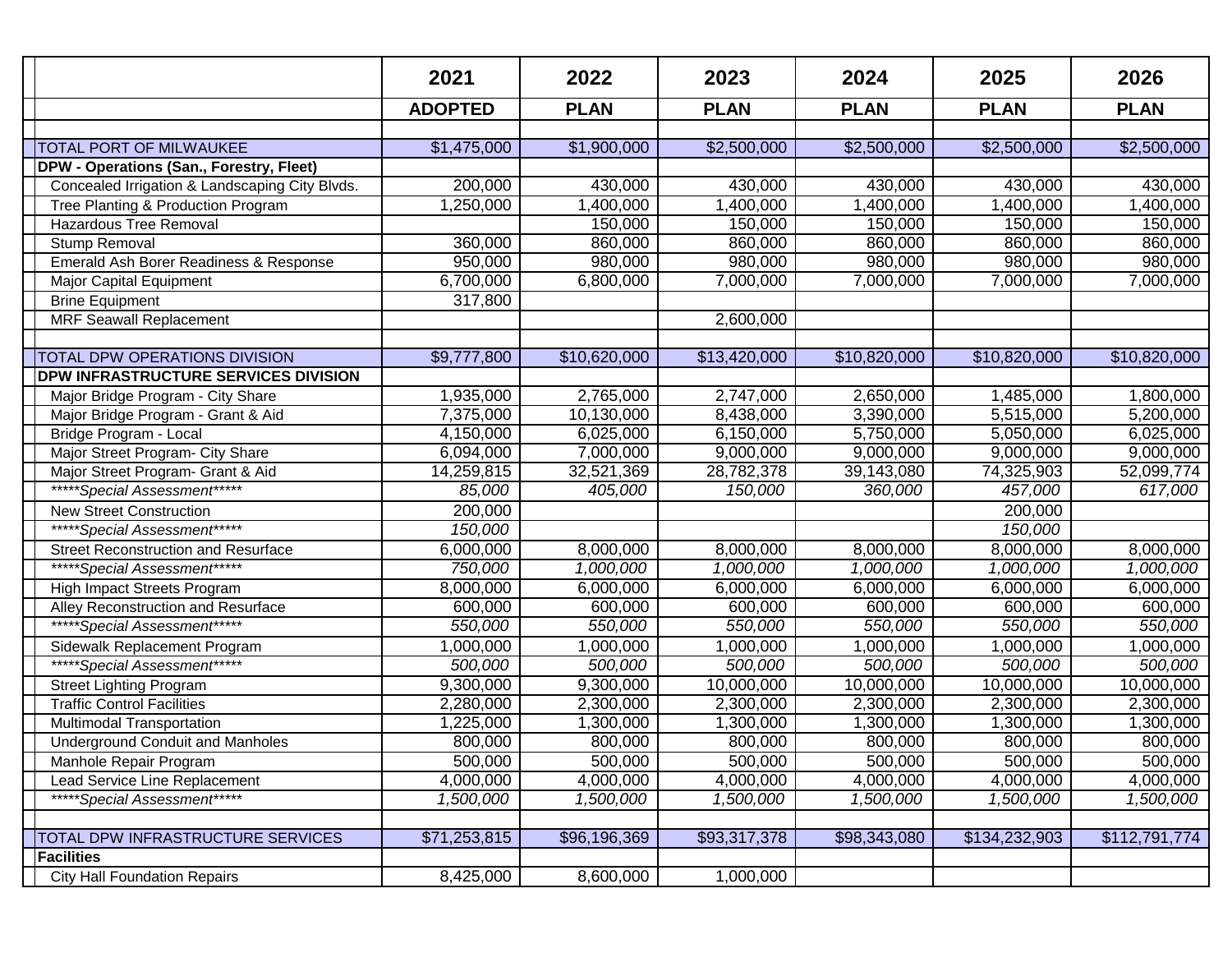|                                                                                          | 2021           | 2022          | 2023              | 2024               | 2025              | 2026          |
|------------------------------------------------------------------------------------------|----------------|---------------|-------------------|--------------------|-------------------|---------------|
|                                                                                          | <b>ADOPTED</b> | <b>PLAN</b>   | <b>PLAN</b>       | <b>PLAN</b>        | <b>PLAN</b>       | <b>PLAN</b>   |
| <b>Environmental Remediation Program</b>                                                 | 165,000        | 175,000       | 175,000           | 175,000            | 175,000           | 175,000       |
| ADA Compliance Program                                                                   | 700,000        | 500,000       | 500,000           | 500,000            | 500,000           | 500,000       |
| <b>Facilities Exterior Program</b>                                                       | 1,100,000      | 1,250,000     | 1,300,000         | 1,400,000          | 1,400,000         | 1,500,000     |
| Facilities Systems Program                                                               | 1,100,000      | 1,250,000     | 1,300,000         | 1,400,000          | 1,400,000         | 1,500,000     |
| <b>MKE Plays</b>                                                                         | 300,000        | 300,000       | 300,000           | 300,000            | 300,000           | 300,000       |
| Space Planning Alterations and Engineering                                               | 200,000        | 200,000       | 200,000           | 200,000            | 200,000           | 200,000       |
|                                                                                          |                |               |                   |                    |                   |               |
| TOTAL DPW FACILITIES PROJECTS                                                            | \$11,990,000   | \$12,275,000  | \$4,775,000       | \$3,975,000        | \$3,975,000       | \$4,175,000   |
|                                                                                          |                |               |                   |                    |                   |               |
| Sub Total - Departmental                                                                 | \$160,916,230  | \$186,415,369 | \$178,901,378     | \$181,427,080      | \$222,766,903     | \$199,875,774 |
|                                                                                          |                |               |                   |                    |                   |               |
| <b>GENERAL CITY CAPITAL FUNDING SOURCES</b>                                              |                |               |                   |                    |                   |               |
| <b>Levy-Supported GO Borrowing</b>                                                       | 82,766,300     | 84,864,000    | 85,711,000        | 81,514,000         | 84,499,000        | 86,739,000    |
| <b>Cash Levy</b>                                                                         | 620,115        | 1,000,000     | 1,000,000         | 1,000,000          | 1,000,000         | 1,000,000     |
| <b>TID-Financed</b>                                                                      | 25,000,000     | 25,000,000    | 25,000,000        | 25,000,000         | 25,000,000        | 25,000,000    |
| <b>Special Assessment</b>                                                                | 3,535,000      | 3,955,000     | 3,700,000         | 3,910,000          | 4,157,000         | 4,167,000     |
| <b>Cash Revenues</b>                                                                     | 26,560,000     | 28,145,000    | 25,470,000        | 26,670,000         | 27,470,000        | 24,870,000    |
| <b>Bridge, Street and Port -Grant &amp; Aid</b>                                          | 22,434,815     | 43,451,369    | 38,020,378        | 43,333,080         | 80,640,903        | 58,099,774    |
| <b>Total (excl. Grant &amp; Aid)</b>                                                     | 138,481,415    | 142,964,000   | 140,881,000       | 138,094,000        | 142,126,000       | 141,776,000   |
| <b>ENTERPRISE FUNDS</b>                                                                  |                |               |                   |                    |                   |               |
| <b>TRANSPORTATION FUND</b>                                                               |                |               |                   |                    |                   |               |
|                                                                                          | 50,000         | 200,000       |                   |                    |                   |               |
| <b>Parking Facility Maintenance</b>                                                      |                | 610,000       | 200,000<br>86,000 | 200,000<br>386,000 | 200,000<br>35,000 | 200,000       |
| 1000 North Water Parking Structure Repairs<br>MacArthur Square Parking Structure Repairs | 1,000,000      | 400,000       | 924,000           | 1,665,000          | 900,000           |               |
| Milwaukee/Michigan Parking Structure Repairs                                             |                | 595,000       | 290,000           | 300,000            | 645,000           | 1,310,000     |
| Second & Plankinton Parking Structure Repairs                                            | 400,000        | 607,000       | 352,000           | 48,000             | 474,000           |               |
| <b>ADA</b> Compliance                                                                    | 50,000         | 100,000       |                   |                    |                   |               |
| Repave Tow Lots & Surface Lots                                                           |                | 75,000        | 75,000            | 75,000             | 75,000            | 75,000        |
| Special Equipment                                                                        | 200,000        |               |                   |                    |                   |               |
| Green Infrastructure Parking Lots                                                        | 100,000        | 100,000       |                   |                    |                   |               |
|                                                                                          |                |               |                   |                    |                   |               |
| <b>TOTAL PARKING FUND</b>                                                                | \$1,800,000    | \$2,687,000   | \$1,927,000       | \$2,674,000        | \$2,329,000       | \$1,585,000   |
| <b>DPW WATER WORKS</b>                                                                   |                |               |                   |                    |                   |               |
| <b>Distribution System</b>                                                               | 35,850,000     | 32,110,000    | 41,140,000        | 39,860,000         | 36,700,000        | 37,430,000    |
| Assessable Main Program                                                                  | 5,000          | 5,000         | 5,000             | 5,000              | 5,000             | 5,000         |
| Developer Out-of-Program                                                                 | 5,000          | 5,000         | 5,000             | 5,000              | 5,000             | 5,000         |
| <b>Linnwood Plant Building Improvements</b>                                              | 200,000        | 1,500,000     | 50,000            | 500,000            | 250,000           | 500,000       |
| <b>Linwood Plant Treatment Improvements</b>                                              | 50,000         | 1,700,000     | 1,550,000         | 800,000            | 1,550,000         | 500,000       |
| Howard Plant Building Improvements                                                       | 50,000         | 250,000       | 50,000            | 50,000             | 500,000           | 50,000        |